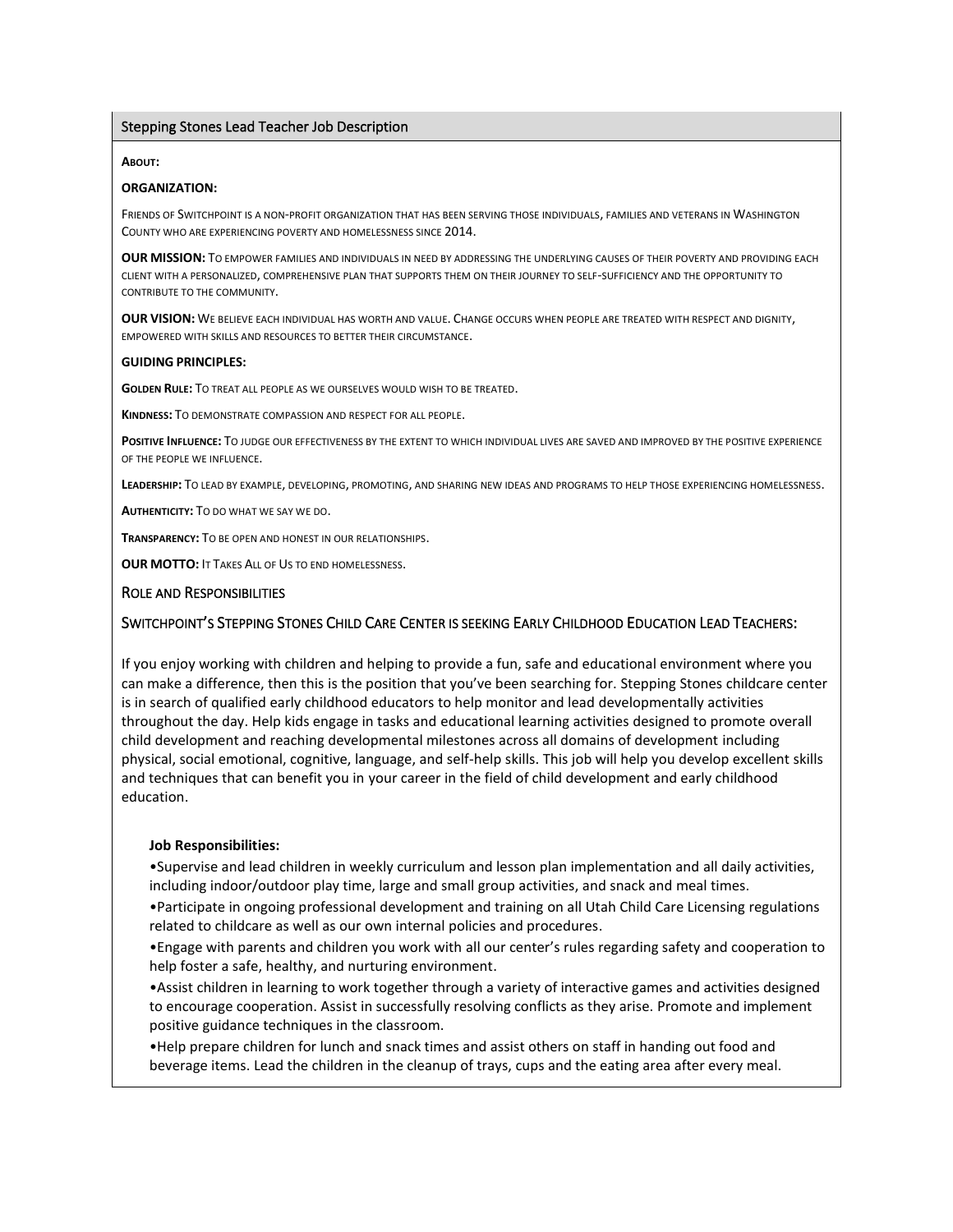•Administer Ages and Stages Screeners on an ongoing basis to track individual child growth and development and share information with each child's family. Teachers will track each child's growth through observations, portfolio documentation, developmental checklist, and assessment data.

• Participate in parent teacher conference with parents whenever issues involving a child's behavior at the center need to be addressed, or when such a meeting is requested by the parents.

- Conduct daily environmental safety checklists in the indoor classroom environment and outdoor environment to ensure adequate health and safety for the children in care. Report any items that need repaired or attention to the Director.
- Ensure that the classroom environment is healthy, safe, clean, and engaging for children in care.
- Complete daily logs, communicate with families through the family engagement app by sending progress notes and information to the child's families while in care each day. Complete required documentation and daily activity logs for all children in care.
- Track attendance, meals and snacks for each child and required documentation for the CACFP food program.
- Attend required annual training and professional development opportunities provided by Stepping Stones Child Care.

## **QUALIFICATIONS AND EDUCATION REQUIREMENTS**:

- Early childhood care and education experience with children ages birth to twelve.
- Comply with local, state, and federal laws governing child care.
- Excellent written and verbal communication skills.
- Excellent organizational, problem-solving, and time-management skills.
- Friendly and approachable demeanor.
- Maintain a professional appearance, attitude, and work ethic always.
- Ability to work as a team member with other staff and with families of children in care.
- An associate degree, CDA (Child Development Associate), or higher education degree in a related field (child development, early childhood education, family studies, psychology) and at least 30 clock hours of approved Utah Early Childhood Career Ladder courses in child development, social and emotional development, and childcare environments.
- 1+ years' experience in the field of early childhood care and education as a lead teacher and/or administrative experience as an assistant director.
- Must be at least 18 years old.
- Must pass a Utah Child Care Licensing Background Check.
- Obtain required training upon hire per Utah Child Care Licensing: Preservice training that consists of 2.5 hours of training before assuming assistant director duties.
- Complete 20 Hours of annual training or at least 1-1/2 hours of childcare training including Utah Child Care Licensing topics, career ladder courses on: child development, ages and stages administration, director's toolbox endorsement, working with families, culturally and linguistically appropriate practices to meet the developmental needs of children and understanding appropriate practices to engage with families.
- Complete and maintain current CPR/First Aid and Food Handlers Permit certifications.

## PREFERRED SKILLS

Previous experience in an early childhood and care setting. Previous knowledge of Utah Child Care Licensing rules and regulations. Previous experience working with at risk children and families preferred.